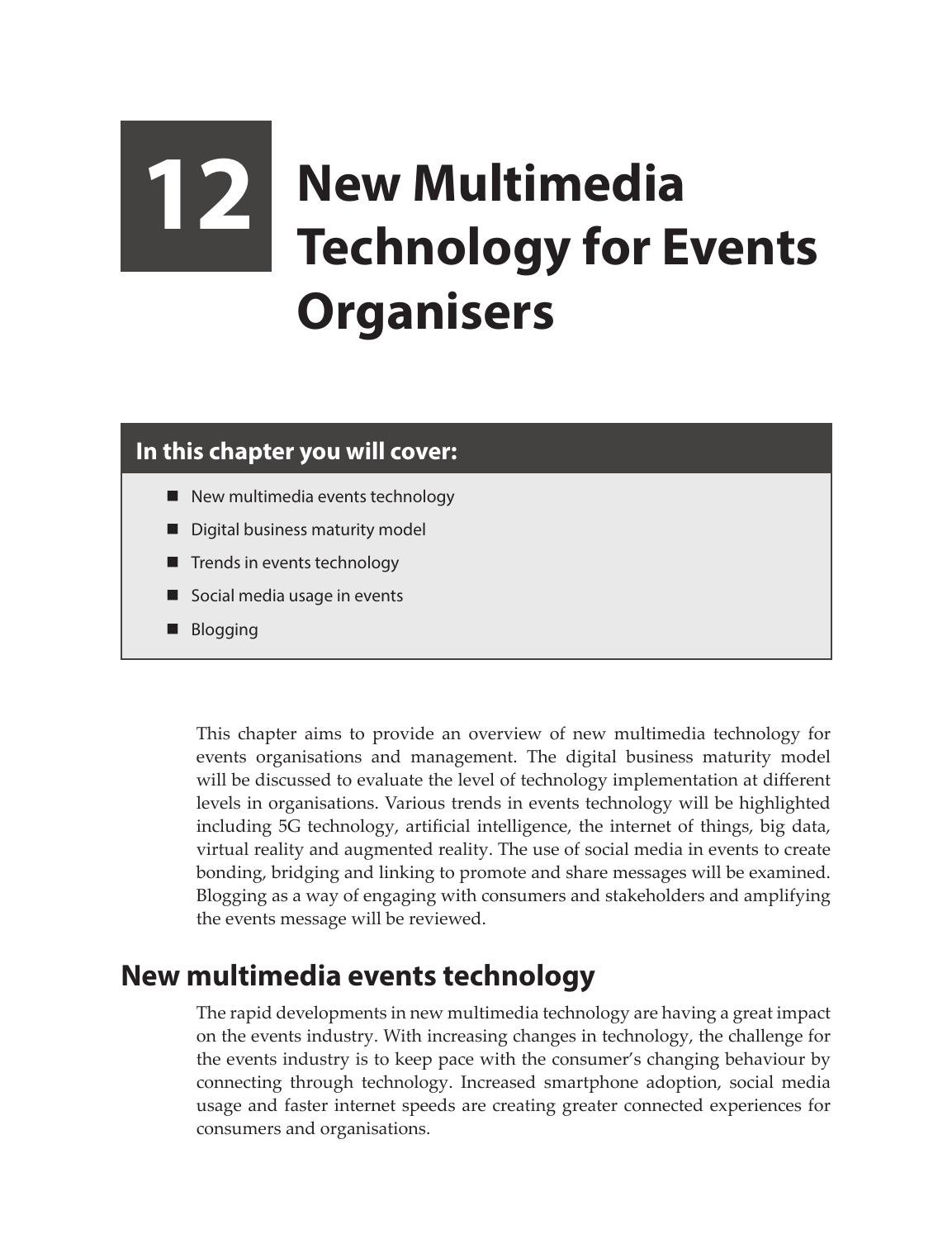Appreciating digital maturity in the events organisation and how it is implemented is a key aspect for managers. It is no longer acceptable to only measure the success of an event through attendance figures, but engagement data throughout the life of an event needs to be evaluated to give us a true understanding of the success of an event.

Evaluation of engagement is important before the event starts, during the event and after the event to assess the experience of consumers, which has to be memorable and can be created from the beginning to the end and post event. Memorable experiences could include creating regular engagement with attendees, appropriate and relevant consumer-focused event content, supplying activities suitable for the target audience and memorabilia such as T-shirts, event books and/or key rings that can be purchased for remembering the event long after it has finished. Gathering data at each key touchpoint will allow the manager to evaluate the success of the event, as well as the features that consumers respond well to and what could be eliminated in the future. More often, data is provided by the delegates themselves in real time before, during and after the event via their engagement at different touchpoints. (Ryan et al., 2020). Case study 12.1 further analyses the challenges facing events in the industry.

### **Case Study 12.1: Evolving event technology – a challenge in the event industry?**

The older end of Generation Z (those born from 1995 to 2012 – often referred to as the 'digital natives' because they always had the internet in their life) have been able to integrate technology into their lives, experiences and habits for the purpose of knowledge, productivity, entertainment and communication. These are the same reasons why technology is increasingly in use in events.

98 per cent of Generations Z own a smartphone which is seen as an extension of themselves and is used by half of them to engage with online content and communications for over 10 hours a day. Furthermore, Generations Z are different from other generations when it comes to attending events; in that their mindset now impacts their expectations and experiences concerning managing events. For instance, with thousands of students studying events courses every year, generation Z has an important part to play by being naturally inclined towards artificial intelligence, social media, and using digital devices, not only in their everyday life, but also creating, promoting and implementing live experiences. Apart from driving the shift to digital, the capabilities of Generation Z mean that the incoming event professionals have the digital competency to manage upcoming technology.

Today technology isn't so much a separate entity of events, but is integrated in event management – with digital platforms involved at all phases from pre-production and participation, right the way to evaluation and reporting of data. Integrating digital technology as part of events, and mostly in ways which personalise participation, is the key to driving engagement for attendees. It's also growing in popularity for enhancing data-rich evaluation for brands and corporations behind the events. As a result, there's increased demand and expectation for integrated technology across all event sectors.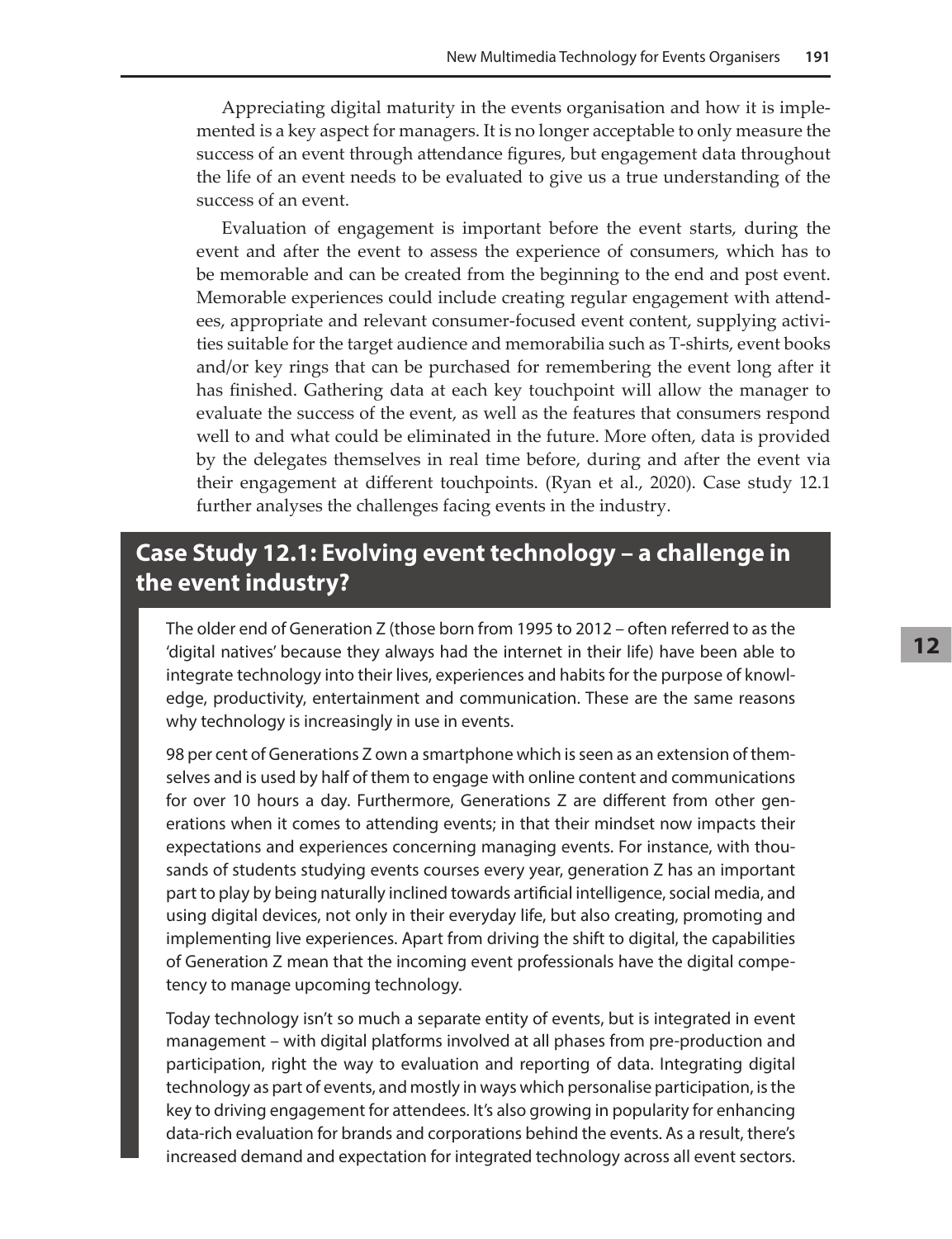As technological methods for tasks such as ticketing, data sharing and virtual attendance evolve in response to this demand, becoming completely embedded into event logistics, current event managers are beginning to appreciate technology as part of their roles, whereas Generation Z expect technology to be the role.

However, even though technology in event management may have been identified as less of a challenge in the last few years and the arrival of Generation Z as the newest professionals entering into the industry may help reduce this further, event experts and wider industry respondents believe that the events industry is struggling with skills shortages in several areas.

For established event professionals, it seems that the greater part of the 'lesser' challenge is keeping up with technology, learning the skills to use it, gaining confidence with how it works and embracing what the latest trends in digital production and event logistics can bring to events.

Keeping in line and accepting the changes in technology is an important consideration for event professionals. Specifically relating to technology in events this includes:

- Remote participation in events, including artificial attendance and live streaming.
- Mixed reality technology (Augmented Reality and Virtual Reality): Technologyenhanced personalised experiences – everything from chatbots and selfie-bots, to automated, personalised ticketing, and mobile event apps which directly engage audiences with speakers.

It appears that the growth in new multimedia event technology is becoming less of a challenge. The difficulty is how to integrate in every part of the event lifecycle.

*Source*: Adapted from https://www.cvent.com/uk/blog/events/evolving-event-technologychallenge-event-industry

# **Digital maturity model**

Setting your events organisation within the digital business maturity model acknowledges its present digital activities as well as its future potential. Identifying an organisation's current digital business maturity in relation to its current strategic position also offers a clear understanding of the progression route required to achieve even greater levels of digital maturity (Heinze et al., 2020). Digital maturity should itself be considered a desirable, if not essential, development course for any organisation. The relationship that the digital business maturity model introduces between strategic perspectives and the combined threats and opportunities of digital technologies for an organisation is significant. Holding and maintaining a strategic understanding of your current situation is as much a challenge for many organisations as keeping pace with technological change. However, in a world that is increasingly digital, a strategic perspective will serve the combined beneficial purposes of avoiding short-term decision making and preventing fire-fighting approaches to the day-to-day management of your organisation. Being strategic also lifts your perspective above a desire to just 'use' the current, favourite social media channel or newest technological